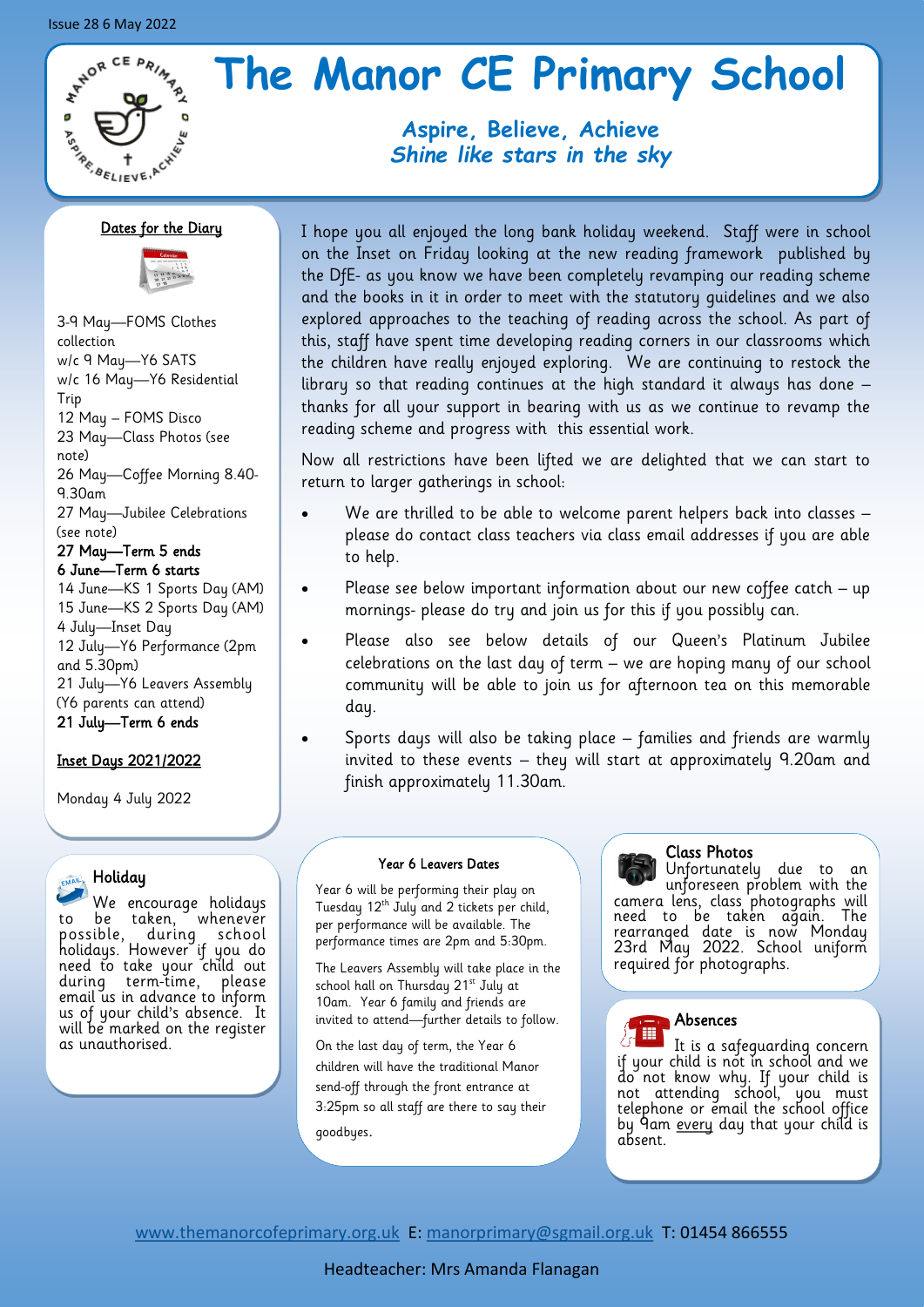# Antarctica Class



Antarctica Class have kicked off their topic this term by hunting for minibeasts and it is amazing what you can find if you move a box!

# Australia Class

Year one have been flying high into term 5, we have been learning about The Wright Brothers and their first aeroplane!



# Europe Class

Year 3 have been busy exploring electrical circuits this week. They built circuits using

bulbs, switches and buzzers and also did some problem solving too!



# North America Class

Year 5 have continued our science learning by investigating shadows and thinking about how we can affect the size of them.

Forest school is Thursday next week, so PE kit needed on Wednesday and Friday.

# South America Class

After a lovely long weekend, South America Class have been doing their final preparations for next week. I know the children are all ready to really show what they can do and shine like stars in the sky!



# Africa Class

We have been historians and artists in Year 2 this week! We enjoyed learning some more about the Wright Brothers and

made beautiful posters all about them. We even had a go at tracing a picture of them for the centre of the poster!

# Asia Class

Year 4 have been investigating electricity! We have successfully made working circuits that provide both light and sound energy, some were even able to operate their circuits using a switch!



Thursday 26th May 8.40am (straight after drop-off) until 9.30am (or we run out of cake!)

We would love for you to join us for an informal, coffee and cake morning. No presentation or agenda, just an opportunity to chat to one another, develop our school community and eat some cake!

AIP, our new catering providers, will also be providing some of the sweet treats. COME AND JOIN US! @